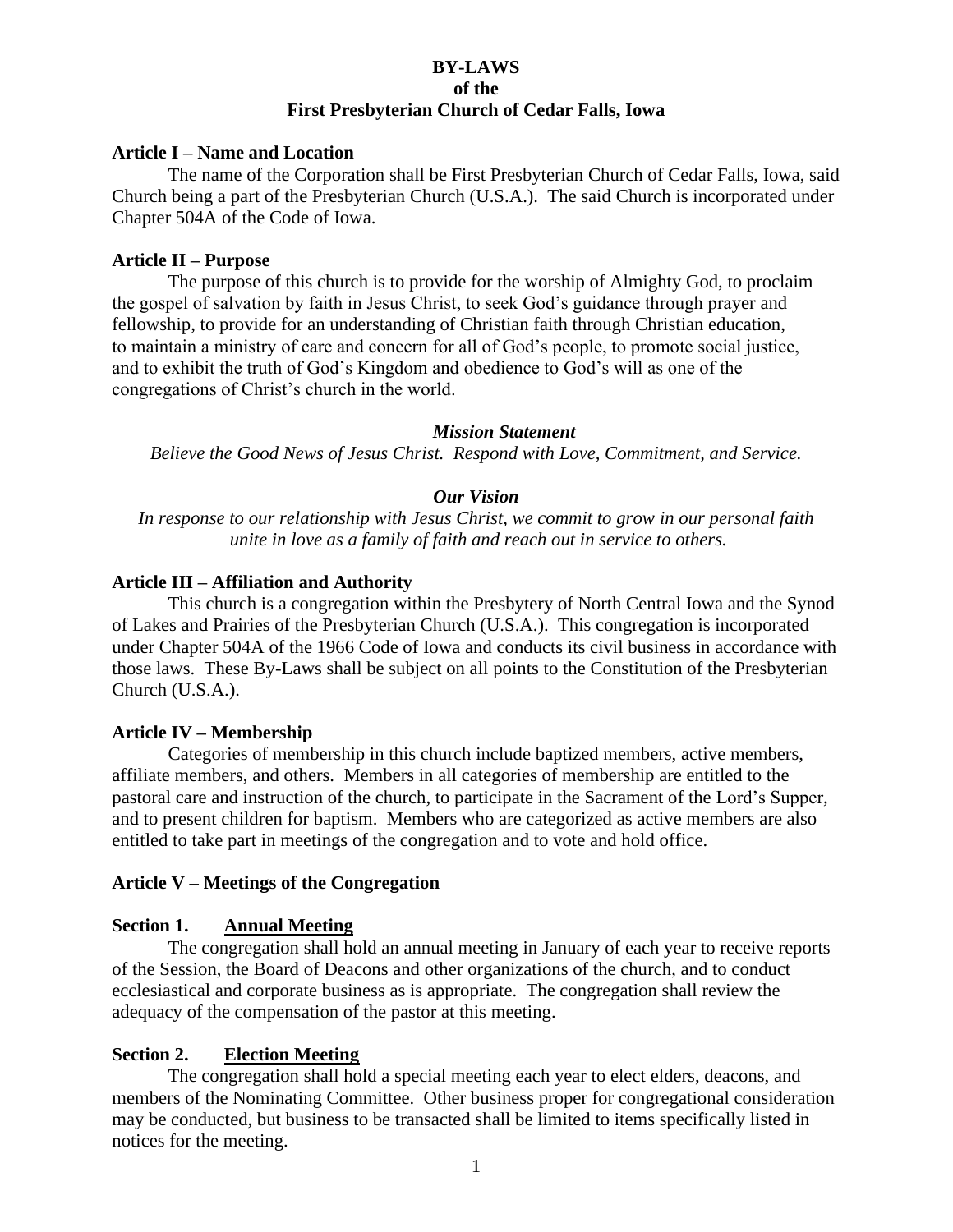### **Section 3. Special Meetings**

Special meetings of the congregation may be called to conduct business proper for congregational consideration. Special meetings may be called by the Session as it deems necessary, by the Session when requested in writing by one-fourth of the active members and by the North Central Iowa Presbytery whenever it determines such a meeting in notices of the meeting, and business to be transacted shall be limited to these items.

### **Section 4. Notice of Meetings**

Public notice of annual, election and special meetings of the congregation shall be given on two successive Sundays preceding the meeting. Notice of meetings which include election of a Pastor Nominating Committee shall be given at least ten (10) days in advance of the meeting.

## **Section 5. Presiding Officer**

The pastor shall be moderator of all meetings of the congregation. If the pastor is unable to preside, he or she shall invite, with the concurrence of the Session, another minister of the Presbytery to preside. When the pastorate is vacant, a moderator appointed by the Presbytery shall preside.

## **Section 6. Secretary of Meetings**

The Clerk of Session shall be secretary of meetings of the congregation. If the clerk is unable to serve, a secretary shall be elected by the congregation.

## **Section 7. Rules of Meetings**

A quorum shall consist of the moderator, secretary, and members totaling at least ten (10) percent of the active church membership. Only active members present at meetings of the congregation may vote. As required by the laws of the State of Iowa, only those members eighteen (18) years of age or older may vote on questions related to property and the business of the corporation.

### **Article VI – The Session**

# **Section 1. Authority**

The Session has authority over this church in all matters ecclesiastical and civil in accordance with Chapter X "The Session" of the Form of Government within the book of Order of the constitution of the Presbyterian Church (U.S.A.)

### **Section 2. Membership, Elections and Terms of Office**

The Session shall consist of nine (9) ruling elders who shall be active members elected by the congregation and pastor who is moderator, or a pastor appointed by presbytery to be the moderator. Ruling elders shall serve for a term of three (3) years and shall assume office in June following their election. One-third of members shall be elected annually. No person shall be elected to serve on the Session for more than two consecutive full terms. Vacancies shall be filled by election of an active member to complete the unfinished term.

### **Section 3. Clerk of the Session**

The Session shall elect annually a Clerk of Session. The Clerk shall carry out the several duties as described in the Book of Order and shall also serve as secretary for the congregation.

# **Section 4. Trustees of the Corporation**

The Session shall serve as trustees of the corporation and shall handle all matters of this church pertaining to the corporation. The Session shall annually elect, either from its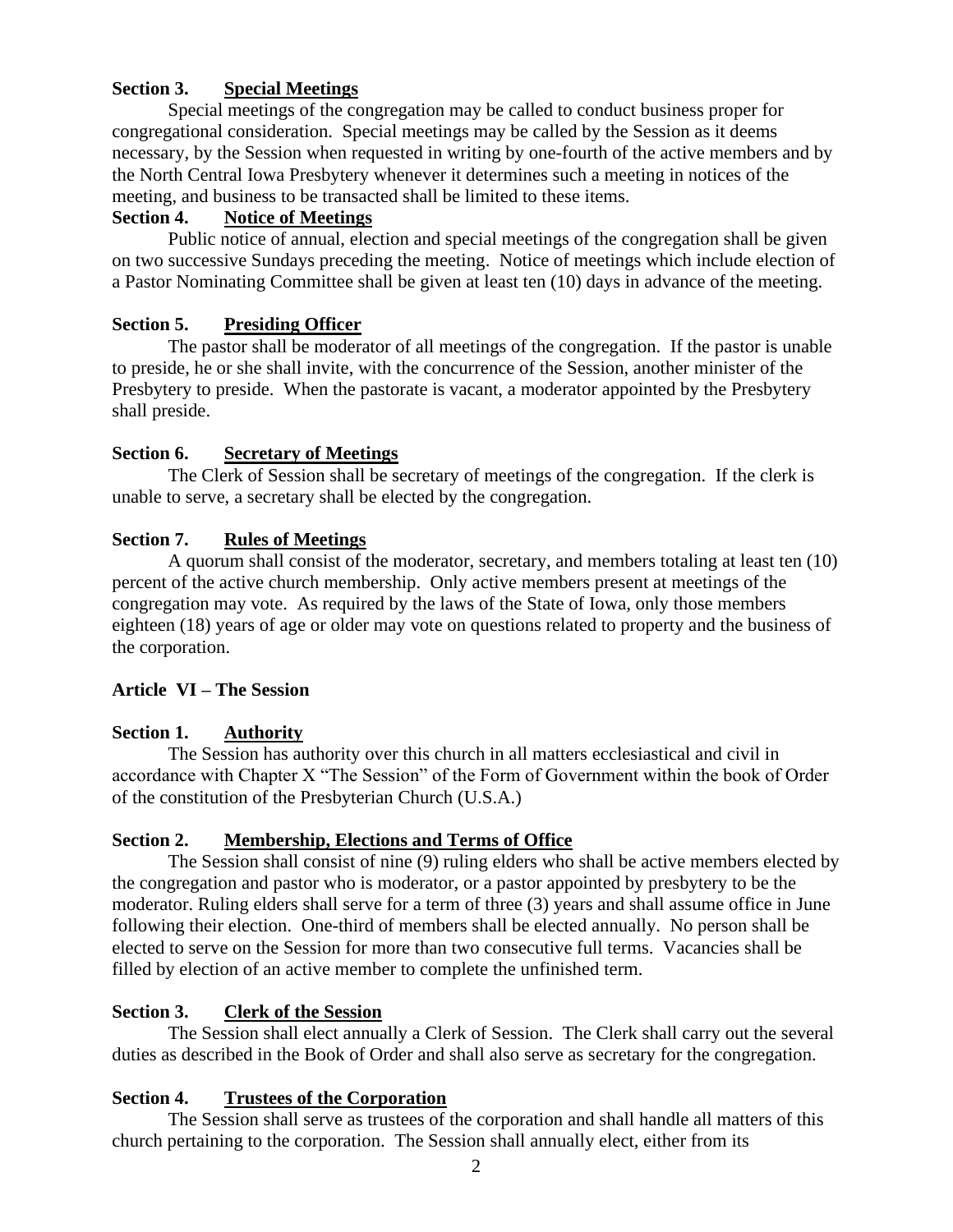membership or from the active membership of the congregation, a President, Vice-President, Secretary, and Treasurer of the corporation.

## **Section 5. Meetings**

The Session shall hold regular meetings at least quarterly and special meetings called by the moderator or at the request of at least two elders. One-third of the elders shall constitute a quorum, except for the reception or dismissal of members, when the quorum shall be the moderator and two members of the Session.

Meetings may be held electronically and are subject to the same requirements as those held in person. Notice of such meetings shall be given in writing electronically or via regular mail not less than one week prior there to. Voting at a meeting by an absent Elder, Deacon, or Ministry Team/Committee member shall be allowed via an electronic presence (real-time video or telephone), e-mail, or written communication.

## **Section 6. Duties**

The duties of the Session shall be in accordance with the Book of Order. These duties shall include;

- A. Responsibility for the spiritual welfare of the congregation.
- B. Authority over worship services, including music, as well as assisting in serving Communion and in Baptism.
- C. Responsibility for the financial affairs of the church.
- D. Reception and dismissal of members and maintenance of required church rolls.
- E. Annual review of compensation for the church staff.
- F. Responsibility for the real property and tangible assets of the church, including the use of the building in keeping with the mission of the church.
- G. Authority over the education program of the church, including the curriculum and appointment of teachers and youth leaders.
- H. Representation to higher judiciaries.
- I. Authority over the organizations of the church.
- J. Assistance to the professional staff in their ministry to the congregation.
- K. Annually review and update as necessary the Strategic Plan.

# **Section 7. Organization**

The Session shall organize itself so that the duties of the Session may be executed efficiently and responsibly. Ministry Teams of the Session may be formed and members of the congregation may serve on these committees. Ministry Teams of the Session shall be chaired by Session members. Special committees for particular tasks may be appointed, with members and chairperson to be recommended by the Moderator and approved by the Session. Minutes of Ministry Team recommendations shall be kept and reported to the Session for action.

# **Article VII – The Board of Deacons**

### **Section 1. Membership, Elections and Terms of Office**

The Board of Deacons shall consist of fifteen (15) active members in good standing elected by the congregation. The pastor shall serve as an advisory member. Deacons shall serve for a term of three (3) years and shall assume office in June, following election and installation. No person shall be elected to serve on the Board of Deacons for more than two consecutive full terms. One-third of the members of the Board of Deacons shall be elected annually. Vacancies shall be filled by election at a congregational meeting.